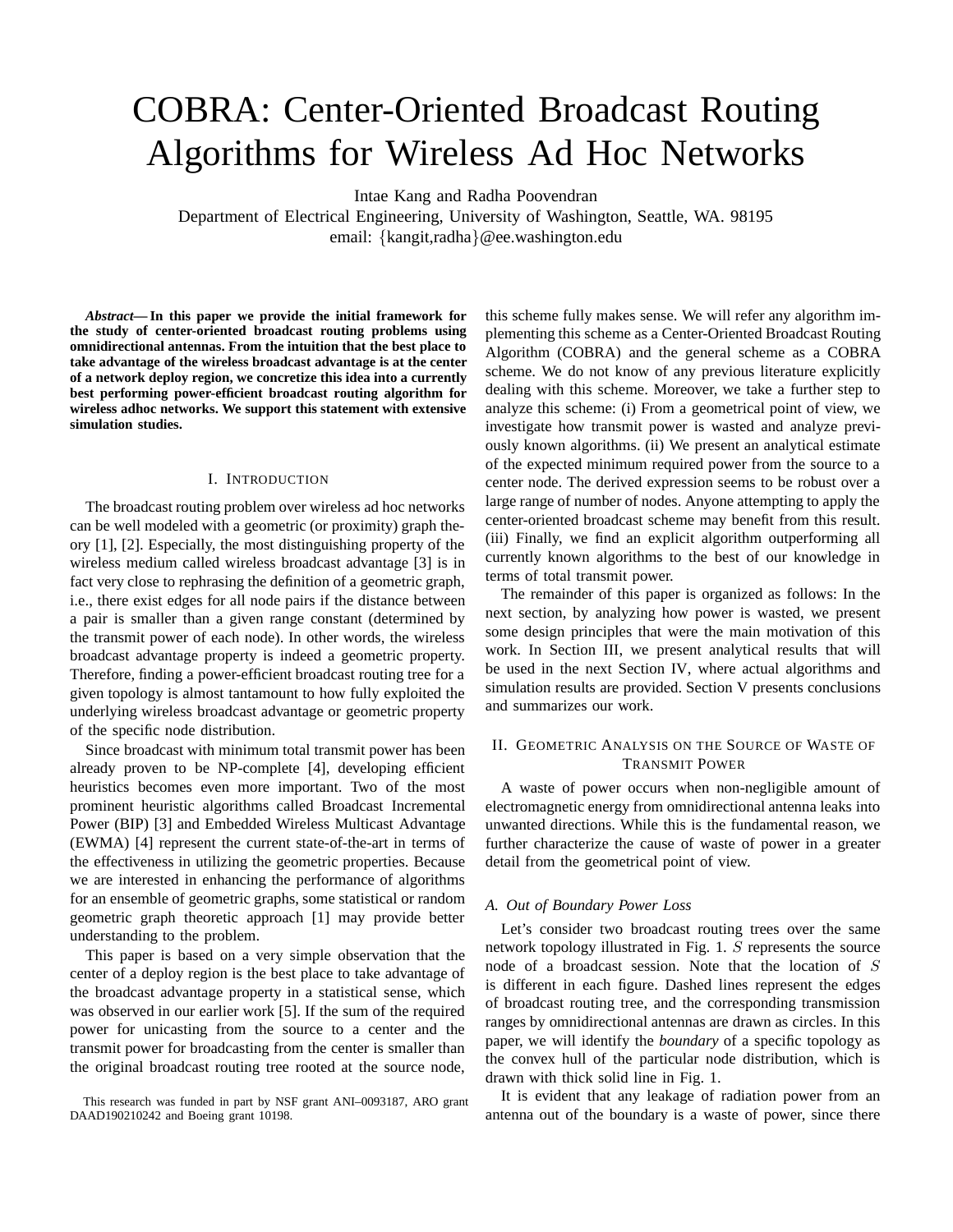|                                                                                                                                                                                                                                                                                                                                                                                                                                                                                                                                                                                                                                                                                                                                                                                                                                                                    | Form Approved<br>OMB No. 0704-0188                                                                              |                                                    |                            |                                                     |                           |  |  |  |  |  |
|--------------------------------------------------------------------------------------------------------------------------------------------------------------------------------------------------------------------------------------------------------------------------------------------------------------------------------------------------------------------------------------------------------------------------------------------------------------------------------------------------------------------------------------------------------------------------------------------------------------------------------------------------------------------------------------------------------------------------------------------------------------------------------------------------------------------------------------------------------------------|-----------------------------------------------------------------------------------------------------------------|----------------------------------------------------|----------------------------|-----------------------------------------------------|---------------------------|--|--|--|--|--|
| Public reporting burden for the collection of information is estimated to average 1 hour per response, including the time for reviewing instructions, searching existing data sources, gathering and<br>maintaining the data needed, and completing and reviewing the collection of information. Send comments regarding this burden estimate or any other aspect of this collection of information,<br>including suggestions for reducing this burden, to Washington Headquarters Services, Directorate for Information Operations and Reports, 1215 Jefferson Davis Highway, Suite 1204, Arlington<br>VA 22202-4302. Respondents should be aware that notwithstanding any other provision of law, no person shall be subject to a penalty for failing to comply with a collection of information if it<br>does not display a currently valid OMB control number. |                                                                                                                 |                                                    |                            |                                                     |                           |  |  |  |  |  |
| 1. REPORT DATE<br>2004                                                                                                                                                                                                                                                                                                                                                                                                                                                                                                                                                                                                                                                                                                                                                                                                                                             | 2. REPORT TYPE                                                                                                  |                                                    |                            | <b>3. DATES COVERED</b><br>00-00-2004 to 00-00-2004 |                           |  |  |  |  |  |
| <b>4. TITLE AND SUBTITLE</b>                                                                                                                                                                                                                                                                                                                                                                                                                                                                                                                                                                                                                                                                                                                                                                                                                                       |                                                                                                                 |                                                    | <b>5a. CONTRACT NUMBER</b> |                                                     |                           |  |  |  |  |  |
|                                                                                                                                                                                                                                                                                                                                                                                                                                                                                                                                                                                                                                                                                                                                                                                                                                                                    | <b>COBRA: Center-Oriented Broadcast Routing Algorithms for Wireless</b>                                         | <b>5b. GRANT NUMBER</b>                            |                            |                                                     |                           |  |  |  |  |  |
| <b>Ad Hoc Networks</b>                                                                                                                                                                                                                                                                                                                                                                                                                                                                                                                                                                                                                                                                                                                                                                                                                                             |                                                                                                                 | 5c. PROGRAM ELEMENT NUMBER                         |                            |                                                     |                           |  |  |  |  |  |
| 6. AUTHOR(S)                                                                                                                                                                                                                                                                                                                                                                                                                                                                                                                                                                                                                                                                                                                                                                                                                                                       |                                                                                                                 | 5d. PROJECT NUMBER                                 |                            |                                                     |                           |  |  |  |  |  |
|                                                                                                                                                                                                                                                                                                                                                                                                                                                                                                                                                                                                                                                                                                                                                                                                                                                                    |                                                                                                                 | <b>5e. TASK NUMBER</b>                             |                            |                                                     |                           |  |  |  |  |  |
|                                                                                                                                                                                                                                                                                                                                                                                                                                                                                                                                                                                                                                                                                                                                                                                                                                                                    |                                                                                                                 | 5f. WORK UNIT NUMBER                               |                            |                                                     |                           |  |  |  |  |  |
| Engineering, Seattle, WA, 98195                                                                                                                                                                                                                                                                                                                                                                                                                                                                                                                                                                                                                                                                                                                                                                                                                                    | 7. PERFORMING ORGANIZATION NAME(S) AND ADDRESS(ES)<br><b>University of Washington, Department of Electrical</b> | 8. PERFORMING ORGANIZATION<br><b>REPORT NUMBER</b> |                            |                                                     |                           |  |  |  |  |  |
|                                                                                                                                                                                                                                                                                                                                                                                                                                                                                                                                                                                                                                                                                                                                                                                                                                                                    | 9. SPONSORING/MONITORING AGENCY NAME(S) AND ADDRESS(ES)                                                         |                                                    |                            | 10. SPONSOR/MONITOR'S ACRONYM(S)                    |                           |  |  |  |  |  |
|                                                                                                                                                                                                                                                                                                                                                                                                                                                                                                                                                                                                                                                                                                                                                                                                                                                                    |                                                                                                                 | 11. SPONSOR/MONITOR'S REPORT<br>NUMBER(S)          |                            |                                                     |                           |  |  |  |  |  |
| 12. DISTRIBUTION/AVAILABILITY STATEMENT<br>Approved for public release; distribution unlimited                                                                                                                                                                                                                                                                                                                                                                                                                                                                                                                                                                                                                                                                                                                                                                     |                                                                                                                 |                                                    |                            |                                                     |                           |  |  |  |  |  |
| <b>13. SUPPLEMENTARY NOTES</b>                                                                                                                                                                                                                                                                                                                                                                                                                                                                                                                                                                                                                                                                                                                                                                                                                                     |                                                                                                                 |                                                    |                            |                                                     |                           |  |  |  |  |  |
| 14. ABSTRACT                                                                                                                                                                                                                                                                                                                                                                                                                                                                                                                                                                                                                                                                                                                                                                                                                                                       |                                                                                                                 |                                                    |                            |                                                     |                           |  |  |  |  |  |
| <b>15. SUBJECT TERMS</b>                                                                                                                                                                                                                                                                                                                                                                                                                                                                                                                                                                                                                                                                                                                                                                                                                                           |                                                                                                                 |                                                    |                            |                                                     |                           |  |  |  |  |  |
| 16. SECURITY CLASSIFICATION OF:                                                                                                                                                                                                                                                                                                                                                                                                                                                                                                                                                                                                                                                                                                                                                                                                                                    | <b>17. LIMITATION OF</b>                                                                                        | 18. NUMBER                                         | 19a. NAME OF               |                                                     |                           |  |  |  |  |  |
| a. REPORT<br>unclassified                                                                                                                                                                                                                                                                                                                                                                                                                                                                                                                                                                                                                                                                                                                                                                                                                                          | b. ABSTRACT<br>unclassified                                                                                     | c. THIS PAGE<br>unclassified                       | <b>ABSTRACT</b>            | OF PAGES<br>6                                       | <b>RESPONSIBLE PERSON</b> |  |  |  |  |  |

**Standard Form 298 (Rev. 8-98)**<br>Prescribed by ANSI Std Z39-18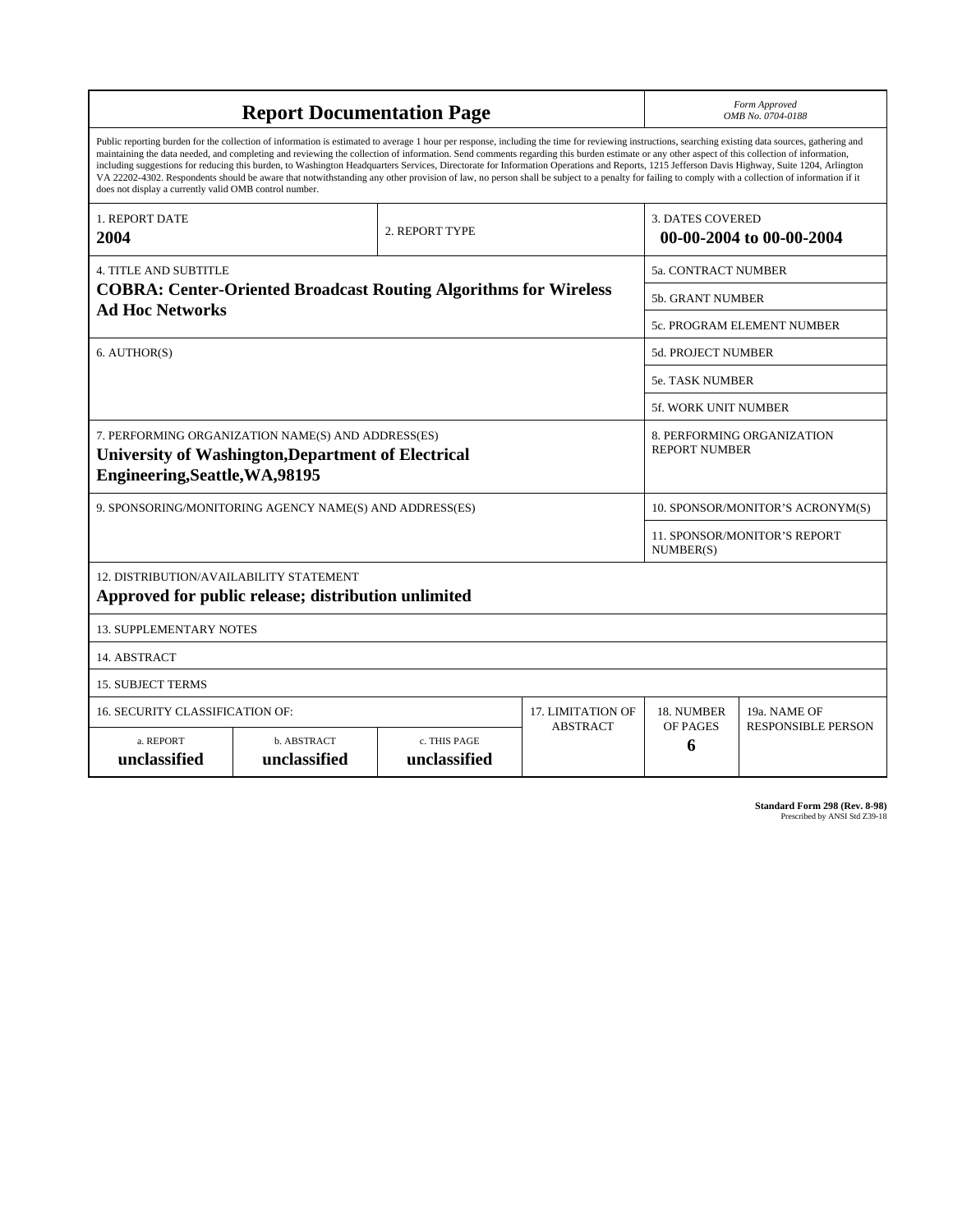

Fig. 1. Waste of power due to out of boundary power loss.

is no receiver of the broadcast traffic in that region. We will refer to this source of power waste as *out of boundary power loss*. The shaded region with gray corresponds to this loss. Clearly, the routing tree in Fig. 1(a) results in larger out of boundary power loss. Also, any darker colored region should be counted twice or more. The two scenarios in Fig. 1(a) and 1(b) exhibit different behavior. In Fig. 1(a), the source  $S$  lies at one of the vertices of convex hull. Any transmission with large transmit power from a node near the boundary is guaranteed to be a waste of power. On the other hand, in Fig. 1(b), while S transmits with even larger transmit power than the case in Fig. 1(a), out of boundary power loss is not much. So how can we mitigate this loss? We can achieve this only by assigning a small or no transmit power to the boundary nodes. This implies that power-efficient algorithms should be designed to satisfy, what we call, *Conservative Outside Aggressive Inside* (COAI) principle.

#### *B. Overlap Power Loss*

Now we consider another geometric source of power waste due to overlap of transmission ranges. Fig. 2 shows the sample examples of broadcast routing trees constructed with Minimumweight Spanning Tree (MST) and EWMA algorithm over  $N =$ 20 randomly distributed nodes.



Fig. 2. Waste of power due to overlap power loss.

For every relay node, this overlap is inevitable because the messages should arrive from its parent node and the node also should retransmit the messages. It is a waste of power because the same region is covered more than once. We will refer to this source of power waste as *overlap power loss*. The effect of overlap power loss is quite evident in Fig. 2. In both Fig. 2(a) and 2(b), the power waste due to out of boundary power loss is almost the same—consider convex hulls in each figure—and is negligible. Nevertheless, the MST tree requires about 31% more transmit power due to overlap power loss. So how can we mitigate this effect? Because overlap is inevitable to relay traffic, the only way to reduce the effect is by reducing the number of overlaps, i.e., the number of relay nodes. We can achieve this by covering the whole region with a small number of large transmission ranges as EWMA and Greedy Perimeter Broadcast Efficiency (GPBE) [5] algorithms usually do.

The reliance on a small number of large transmit power has both advantages and disadvantages. First, this scheme is very effective at interference reduction, since nodes within the overlap region can receive the same message multiple times. Also, as shown in Fig. 2(b), nodes near the source  $S$  enjoy a very large signal-to-noise ratio (SNR) and hence small bit error rate (BER). In addition, the average and maximum number of hops can be significantly reduced; the number of maximum hops of MST tree in Fig. 2(a) is 5, on the other hand, EWMA requires only two. Therefore, both strong SNR and small hop counts contribute significantly on the reliability of the trees and require much less retransmissions, which in turn further enhances energy-efficiency. However, this scheme is not favorable in every aspect. Since the scheme relies on a small number of nodes, unless effective load-balancing is implemented, the actual network lifetime can be shorter than other schemes. Hence, power-efficiency does not always translate to energyefficiency. For further details, interested readers are referred to our previous work [5]–[7].

## *C. Analysis of Previous Algorithms*

In [6], [8], we introduced broadcast efficiency as a viable metric and demonstrated its effectiveness by developing broadcast routing algorithms called GPBE and S-GPBE, which is suitable for omnidirectional and directional (sector) antennas, respectively. The broadcast efficiency of a node is defined as the number of newly covered nodes per unit transmit power.

EWMA and GPBE are aggressive algorithms (meaning multiple nodes are included at the same time) and hence very effective at reducing overlap power loss. Also they are efficient at utilizing broadcast efficiency. However, while usually works well, there is no inherent protection mechanism to reduce the out of boundary power loss. On the other hand, MST and BIP are effective at reducing out of boundary power loss, because very small power is generally assigned to each node and these are the most conservative algorithms and only one node is added at each iteration. However, they are inefficient in terms of overlap power loss. While locally efficient in broadcast efficiency, their conservativeness causes a limited network view and the selected covers are not usually globally efficient in terms of broadcast efficiency.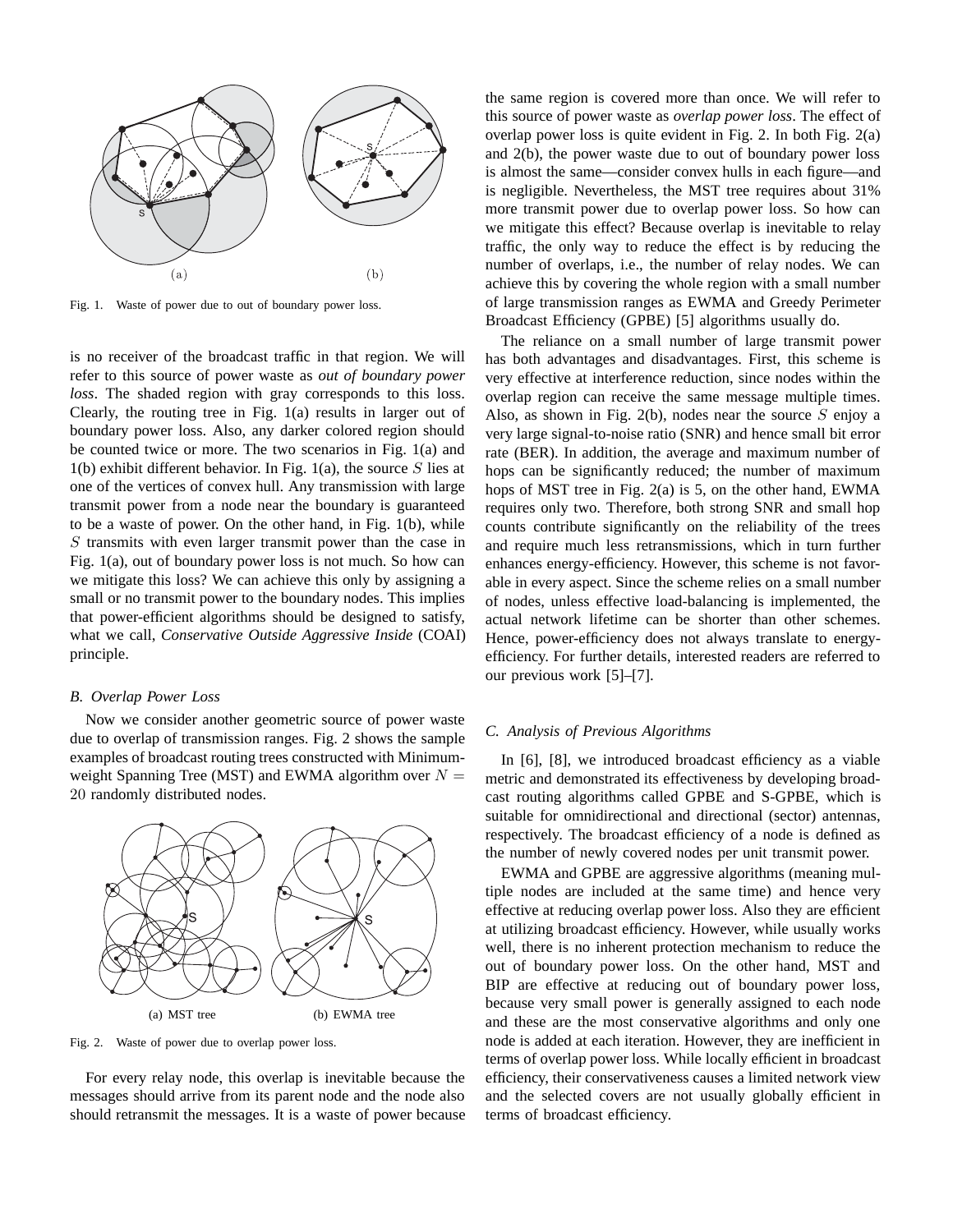

Fig. 3. (a) Mean distance to center node C from source node  $S$ , (b) Illustration for approximate estimate of shortest path transmit power, (c) Estimation of expected transmit power of shortest path from S to C.

Note that overlap power loss and out of boundary power loss is not always conflicting. In fact, we can achieve both as evidenced in Fig. 1(b) and Fig. 2(b) following COAI principle.

## III. EXPECTED COST OF SHORTEST PATH

## *A. Mean distance from a source node to center*

Let's consider the illustration in Fig. 3(a). In this paper, we assume a square deploy region  $[-\delta, \delta] \times [-\delta, \delta]$ , since many man-made structures usually impose rectilinear structures such as room, conference hall, street, and building walls, etc. We will use the path loss factor  $\alpha = 2$  throughout the paper. All nodes are randomly placed within the region following a spatial Poisson process with i.i.d. uniform distribution [2]. Let the coordinate of the source node S be  $(X, Y)$ , where X and Y are i.i.d. uniform random variables with  $|X| \leq \delta$  and  $|Y| \leq \delta$ . Let the distance from the source  $S$  to center  $C$  be another random variable  $Z = \sqrt{X^2 + Y^2}$ , which is a function of X and Y.

Considering boundary conditions, the cdf of  $Z$  is given by

$$
F_Z(z) = \Pr\{Z \le z\} = \Pr\left\{\sqrt{X^2 + Y^2} \le z\right\}
$$

$$
= \begin{cases} \pi z^2/(2\delta)^2 & 0 \le z < \delta\\ \left(\pi \delta^2 + I_1(z)\right)/(2\delta)^2 & \delta \le z < \sqrt{2}\delta\\ 1 & z \ge \sqrt{2}\delta \end{cases}
$$

where

$$
I_1(z) = 4 \int_{\delta}^{z} \int_{\cos^{-1}(\delta/r)}^{\pi/2 - \cos^{-1}(\delta/r)} r \, d\theta \, dr
$$
  
=  $\pi (z^2 - \delta^2) + 4\delta \sqrt{z^2 - \delta^2} - 4z^2 \cos^{-1} \left(\frac{\delta}{z}\right).$ 

Since Z is a non-negative random variable, the mean distance  $E\{Z\}$  from source S to center C is

$$
E\{Z\} = \int_0^\infty \left[1 - F_Z\left(z\right)\right] dz
$$
  
= 
$$
\int_0^\delta \left(1 - \frac{\pi z^2}{\left(2\delta\right)^2}\right) dz + \int_\delta^{\sqrt{2}\delta} \left(1 - \frac{\pi \delta^2 + I_1\left(z\right)}{\left(2\delta\right)^2}\right) dz
$$
  
= 
$$
\frac{\sqrt{2} + \ln\left(1 + \sqrt{2}\right)}{3} \delta \approx 0.7652 \delta.
$$
 (1)

Fig. 3(a) shows the corresponding circle of radius  $0.7652 \delta$ .

## *B. Approximate Estimation of Shortest Path Transmit Power*

Now let's consider the illustration in Fig. 3(b) which corresponds to the shaded square region in Fig. 3(a). Between S and C, n nodes are uniformly distributed within a  $\varepsilon \times \varepsilon$ square region, where  $S$  and  $C$  lie at the center of each opposite edge. The square region is divided into  $m$  equal strips. The more region (in terms of the number of strips) there exists in between the nodes, the better shortest path can be chosen, because there are more candidate paths to consider. For any randomly generated topology, we consider only the type of paths that pass through every node in a strip by increasing order of  $x$  coordinates. We denote the required transmit power of the paths of this type as  $P_U$  and that of the shortest path from S to C as  $P_{S\rightarrow C}^{SPT}$ , where SPT denotes the shortest path tree. Because of the restriction of the path,  $P_{S\rightarrow C}^{SPT} \leq P_U$ , and this holds regardless of specific instances. Hence,  $E\left\{P_{S\rightarrow C}^{SPT}\right\} \leq E\left\{P_{U}\right\}$ . We try to find the approximate expected value  $E\left\{P_{S\rightarrow C}^{SPT}\right\}$  by minimizing the upper bound  $E\{P_U\}$ .

In the following, we only consider the strip containing  $S$ and C, because the paths in other strips require more power on average. Since nodes are uniformly distributed, or produced by a spatial Poisson process, we assume  $n/m$  nodes are inside the strip. For the following derivation, see Appendix for details.

For any m, we can minimize  $E\{P_U\}$  so that

$$
E\left\{P_U\right\} \approx \left(\frac{n}{m} + 1\right) \left[ \left(\frac{\varepsilon}{3m}\right)^2 + \left(\frac{\varepsilon}{n/m + 1}\right)^2 \right] \tag{2}
$$
\n
$$
\approx \left(\frac{n}{m} + \frac{m}{n}\right) \varepsilon^2 \tag{3}
$$

$$
\approx \left(\frac{n}{9m^3} + \frac{m}{n}\right)\varepsilon^2,\tag{3}
$$

where we assume  $n/m \gg 1$  at the second step. (See Appendix for proof) To find the minimum value of  $ESD_{rel}$  we calculate for proof.) To find the minimum value of  $E\{P_U\}$ , we calculate

$$
\frac{d}{dm}E\left\{P_U\right\} = \left(-\frac{n}{3m^4} + \frac{1}{n}\right)\varepsilon^2 = 0.
$$

Therefore the minimum value is attained when  $3m^4 = n^2$ , i.e., Therefore the minimum value is attained<br> $m = \frac{1}{\sqrt[4]{3}}\sqrt{n}$  and the minimum value is

$$
E\left\{P_{S\to C}^{SPT}\right\} \approx \frac{4}{3\sqrt[4]{3}} \frac{\varepsilon^2}{\sqrt{n}} = \eta \frac{\varepsilon^2}{\sqrt{n}}, \quad \eta = 1.013. \tag{4}
$$

The most notable thing is that the upper bound of the transmit power of the shortest path from S to C is proportional to  $1/\sqrt{n}$ <br>of the area  $\epsilon^2$ . Hence, the more podes are inside the square of the area  $\varepsilon^2$ . Hence, the more nodes are inside the square region, the less transmit power is required.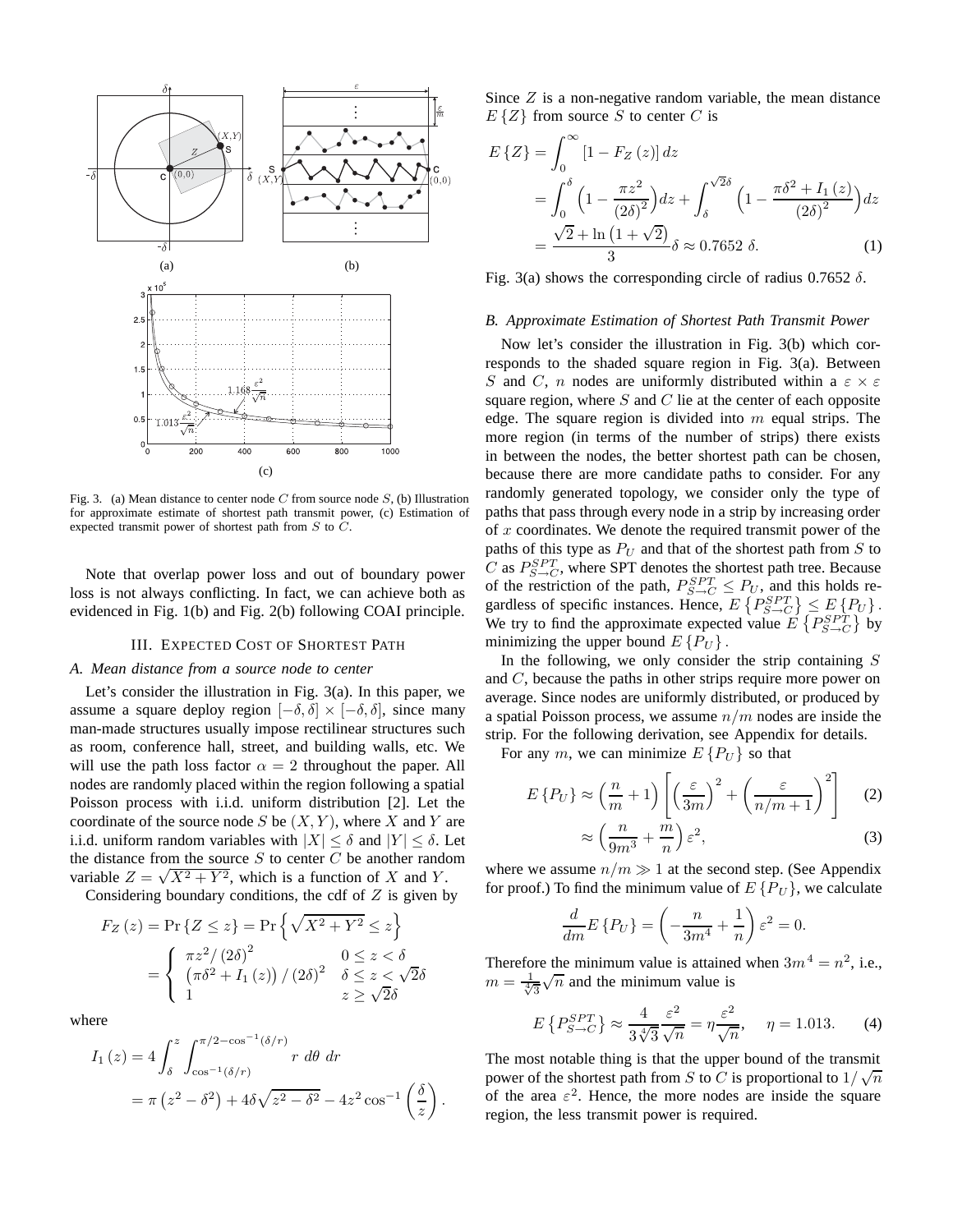To verify how well this equation (4) fits with actual situations, we performed a simulation study. For each network size N, we generated 1000 random topologies and calculated the required transmit power of the shortest path from  $S$  to  $C$ . We found the proportionality constant  $\eta = 1.013$  in (4) is somewhat optimistic leading to smaller average values. This is partially due to the two approximation steps in our derivation. Partially due to the two approximation steps in our derivation.<br>Nevertheless, we could confirm the dependence of on  $\varepsilon^2/\sqrt{n}$  as shown in Fig. 3(b). Using least square regression, the constant  $\eta = 1.168$  with 95% confidence bounds (1.156, 1.179) matches better for actual simulation runs. We suggest using this value instead of (4), as it gives more conservative bounds.

## IV. ALGORITHM DESCRIPTION

The basic idea of a center-oriented broadcast routing algorithm (COBRA) is that sources having broadcast messages send the message to a center of deploy region with smallest possible transmit power and let the center node relay and broadcast the message. In any COBRA scheme, the following three components should be well-defined and clearly specified:

- 1) the definition of a center node C.
- 2) a unicast path from source S of broadcast to  $C$ .
- 3) the broadcast routing algorithm from the center node.

Further discussion on the elaborate definition of a center will be presented in Section IV-D. We start from the simplest schemes in the following section. Depending on the used central broadcast algorithm, we specify the algorithm as a suffix to COBRA.

#### *A. Scheme 1: A Naive COBRA-MAX Algorithm*

Following the previous argument, the simplest conceivable scheme is source  $S$  transmits messages to center  $C$  along the minimum power shortest path. Recall that in this paper we exclusively use the square deploy region  $[-\delta, \delta] \times [-\delta, \delta]$ . We assume the path loss factor  $\alpha = 2$ . The following analysis can be easily extended to other values of  $\alpha$ . For now, we assume that there always exists a center node with coordinate  $(x_C, y_C)$ located at  $(0, 0)$ . In the first approach, source S transmits to  $C$  along the minimum power shortest path and node  $C$ transmits with maximum power shortest pain and note  $\sigma$ <br>transmits with maximum power  $(\sqrt{2}\delta)^2$  to cover the whole deploy region. Thus, we refer to this scheme as COBRA-MAX algorithm. The advantage of this approach is that center  $C$  does not require any location or distance information of other nodes. Clearly, this is not a power-efficient scheme, because there is much power waste due to out of boundary power loss. Using the previous derivation (1) and (4) with  $\eta = 1.168$ , setting  $\varepsilon = 0.7652 \delta$  and  $n = N \varepsilon^2 / (2\delta)^2$ , the approximate expected total transmit power of this tree is: total transmit power of this tree is:

$$
E\left\{\mathcal{P}\left(T_{\text{COBRA}}\right)\right\} = 2\delta^2 + 1.168 \frac{\varepsilon^2}{\sqrt{N \frac{\varepsilon^2}{(2\delta)^2}}} = \left(2 + \frac{1.788}{\sqrt{N}}\right)\delta^2\tag{5}
$$

As a second approach, we can reduce the transmit power from center  $C$  by transmitting only up to the farthest node.

This requires that the center node collect distance information from itself to every node in the network. Then, the approximate expected total transmit power is:

$$
E\left\{\mathcal{P}\left(T_{\text{COBRA}}\right)\right\} = E\left\{\max_{j \in N \setminus \{S \to C\}} d_{Cj}^2\right\} + \frac{1.788}{\sqrt{N}} \delta^2 \quad (6)
$$

where  $\{S \to C\}$  denotes the set of nodes lying on the shortest path from  $S$  to  $C$ .

## *B. Scheme 2: COBRA-EWMA Algorithm*

We denote a node closest to the center of deploy region  $(0, 0)$ as a center node  $C$ , i.e.,

$$
C = \underset{i \in N}{\arg \min} \sqrt{x_i^2 + y_i^2}.
$$

To choose a right broadcast routing algorithm from the center node, we rely on simulation results rather than theoretical analysis. What we want is the best performing algorithm when the source is located at the center. The data used here were readily available from our previous work [5], [6]. We tested the performance of four algorithms including EWMA, GPBE, BIP, and MST. The ratio of total transmit power from random source location and from the center was obtained for each given topology, and the average value for 100 difference topologies are calculated and listed in Table 1.

## TABLE I

## THE RATIO OF TOTAL TRANSMIT POWER FROM RANDOM SOURCE LOCATION AND FROM THE CENTER  $(\alpha = 2)$ .

|             | 20     | 40    | 60     | 100   | 150   | 200   | 300    |
|-------------|--------|-------|--------|-------|-------|-------|--------|
| <b>EWMA</b> | 1.2473 | 1991  | 1825   | 1667  | .1610 | .1558 | .1585  |
| <b>GPBE</b> | .2177  | 1345  | 1.1375 | 1138  | .1070 | .0906 | 1.0861 |
| <b>BIP</b>  | 1.0498 | .0125 | .0003  | .0003 | .0002 | .0004 | .0000  |
| MST         | 1.0108 | .0062 | 0.9993 | .0028 | .0011 | .0000 | 0.9996 |

Table 1 demonstrates that the choice of source location greatly impacts the performance of EWMA and GPBE algorithms. Remarkably, about 16∼25% for EWMA and 9∼22% for GPBE reduction in power  $(\Delta P)$  is observable. Note that this is significant savings in power consumption considering that BIP algorithm, which is the most well-known algorithm for this purpose, produces about 7% reduction in total transmit power from MST  $[3]$ .<sup>1</sup> On the other hand, both BIP and MST are not affected by the source location and hence there is no point using these algorithms for center-based broadcast scheme. Thus, the choice of algorithm is obvious, EWMA, because of its good performance as a central broadcast algorithm. Although we use EWMA here, the underlying concept is completely different. Also, note that COBRA scheme is not limited to a specific algorithm.

The final remaining choice is the unicast routing algorithm from the original source of broadcast to the center node defined

<sup>&</sup>lt;sup>1</sup>This statement is based on our simulation studies. This value corresponds to the case when  $|N| \ge 150$ . The reason for choosing this value is that we believe the transient behavior due to the effect of node density seems to be filtered out after this range and this value represents a reasonable estimate of a steady state behavior.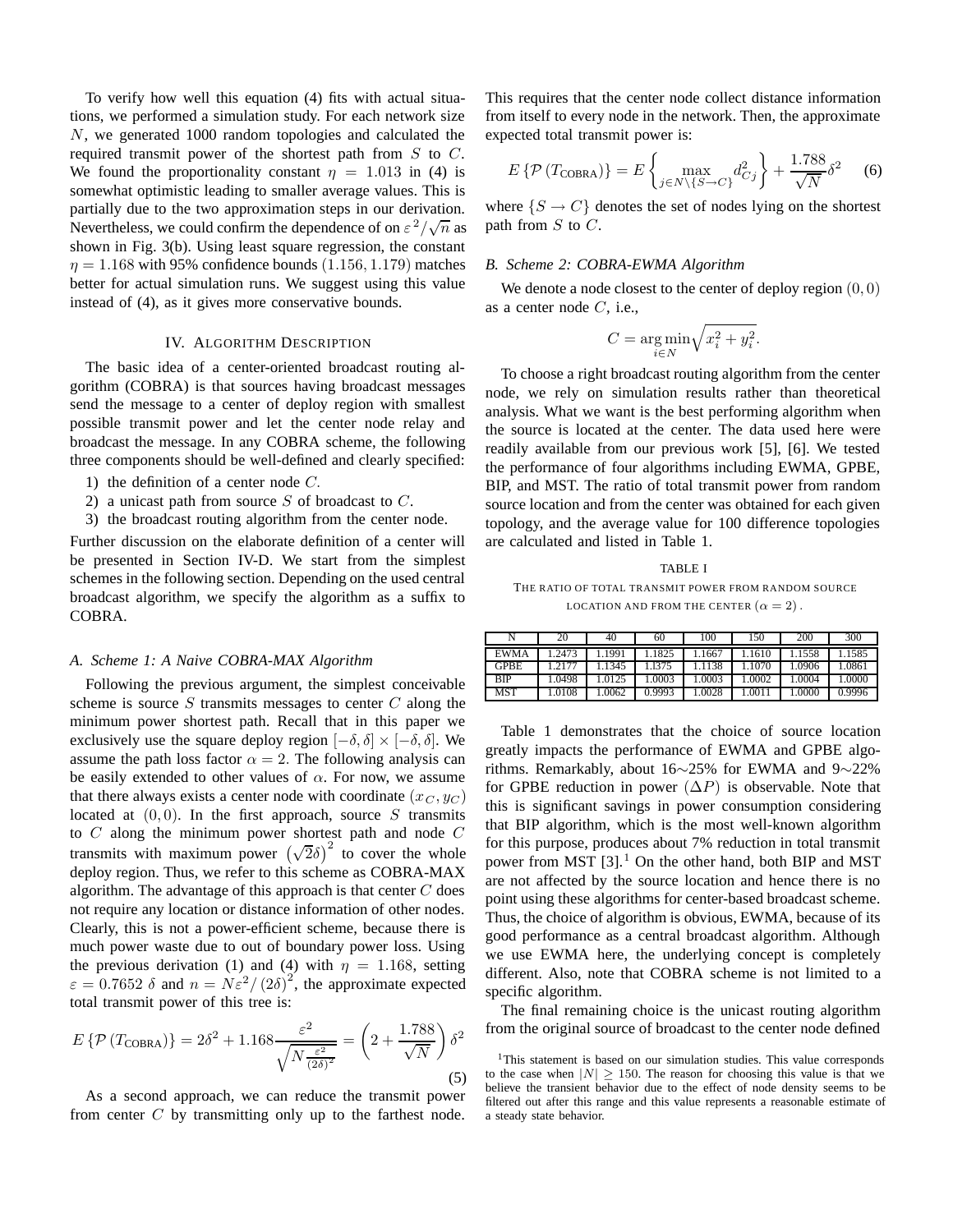

Fig. 4. Comparison of various algorithms in terms of (a) total transmit power, and (b) normalized total transmit power.  $(\alpha = 2)$ 

above. While it may be possible to choose any unicast routing algorithm to satisfy certain other requirements such as loadbalancing, throughput or delay, we simply use the shortest path tree (SPT) algorithms such as Dijkstra or distributed Bellman-Ford algorithm [9] using the transmit power as the cost of each link between the nodes.

Combining all these factors, what remains to be seen is whether the power from  $S$  to  $C$  is smaller than the savings presented in Table 1, i.e.,  $\Delta P > E\left\{P_{S- C}^{SPT}\right\} \approx \eta \frac{\varepsilon^2}{\sqrt{m}}$ . Before we proceed to a simulation study, we first confirmed that this relation really holds at least on average.

## *C. Simulation Results*

We compared several algorithms including EWMA, GPBE, BIP, MST, COBRA-EWMA, and COBRA-GPBE, where we used both EWMA and GPBE as central broadcast algorithms, since large gains are exhibited in Table 1. Path loss factor  $\alpha =$ 2 is used. Fig. 4 is the summary of our simulation results. Each point in Fig. 4 corresponds to an average value over 100 different randomly generated topologies.

Fig. 4(a) presents the performance comparison in terms of total transmit power as a function of network size  $N$  per square deploy region with  $\delta = 500m$ . The curve corresponding to COBRA-MAX (see eqn. (5)) is drawn with a thick solid line for comparison. In general, as  $N$  becomes larger, the required total transmit power of all algorithms reduces. We can observe that COBRA-EWMA algorithm outperforms EWMA, except at  $N = 20$ , and all other algorithms for every network size. This is because the cost of the shortest path exceeds the benefit of COBRA scheme for small N. The separation between curves of COBRA-EWMA and EWMA gets even larger as  $N$  grows. Consequently, COBRA-EWMA provides the best performance in terms of total transmit power.

To facilitate easy comparison with previous work [3]–[5], we also present in Fig. 4(b) the results in terms of the normalized total transmit power as a metric:

$$
\mathcal{P}_{TX}^{norm}\left(T_{\text{algorithm}}\right) = \frac{\mathcal{P}_{TX}\left(T_{\text{algorithm}}\right)}{\min_{i \in \text{algorithm}} \left\{\mathcal{P}_{TX}\left(T_i\right)\right\}}.
$$

In contrast to Fig. 5 in [5] where the curves were relatively flat, the curves in Fig. 4(b) tend to increase leading to even

larger separation between COBRA-EWMA and the rest of the algorithms as  $N$  grows. This figure reconfirms the superior performance of COBRA-EWMA algorithm. It is left as our future work to verify this tendency in much larger network sizes than  $N = 300$ .

In summary, up to now, BIP [3] has contributed about 7% reduction in total transmit power over MST, and EWMA [4] has contributed about 16% reduction over MST. We introduced in this paper a general scheme based on center-oriented broadcast and presented another algorithm giving up to 23% reduction over MST and hence currently the best performing algorithm as of now. If the difference in power shown in Table 1 persists for large N, the separation over EWMA will be larger (say  $15\%$ ) as in the last column of Table 1), because shortest path cost becomes negligible as  $N \to \infty$  without considering processing and reception costs.

#### *D. Other Considerations and Future Work*

Note that in previous section even with a simple definition of the center node, we still got very favorable performance results. For a fixed deploy region imposed by physical surroundings such as walls or room structure, this definition is not an unreasonable choice at all. However, we believe that, for each specific topology, a more elaborate definition of the center node can provide further reduction in transmit power. For example, a center of mass or the smallest bounding circle centered at node  $C = \min_{i \in \mathbb{N}} \{\max_{j \in \mathbb{N}} \{d_{ij}\}\}\$  may give better results. Further refinement on the definition of center and the analysis of its effect on overall performance are reserved as our future work.

Alternatively, as an extreme case, we can try every node as a center of broadcast with complexity multiplied by N. This approach is guaranteed to provide better performance than the current one. The time complexity of EWMA is given by  $O(d^4) m^2$ , where d denotes the maximum node degree and  $m$  denotes the total number of transmitting nodes [4]. Thus using the exhaustive scheme, the complexity becomes  $O(N d^4) m^2 + O(N \log N + E)$  where E denote the number<br>of edges, because we need to run SPT algorithm only once to of edges, because we need to run SPT algorithm only once to get the shortest path tree from  $S$  to all nodes.

We can think of other strategies to improve the performance. For instance, the center node need not broadcast to the nodes lying on the unicast path from the source. Merging this effect into the algorithm will give better performance especially for small network sizes. In addition, whether an algorithm is distributable is an important scalability issue. Since distributed versions of SPT [9] and EWMA [4] are known, if we can distribute the center election algorithm, the full process becomes distributable. We intend to study the center election algorithm to make COBRA fully distributed.

## V. CONCLUSIONS

In this paper, we presented a center-oriented broadcast routing (COBRA) scheme. While it is a simple conceptual extension, we demonstrated that this leads to the currently best performing broadcast routing algorithm. Of course, its superior